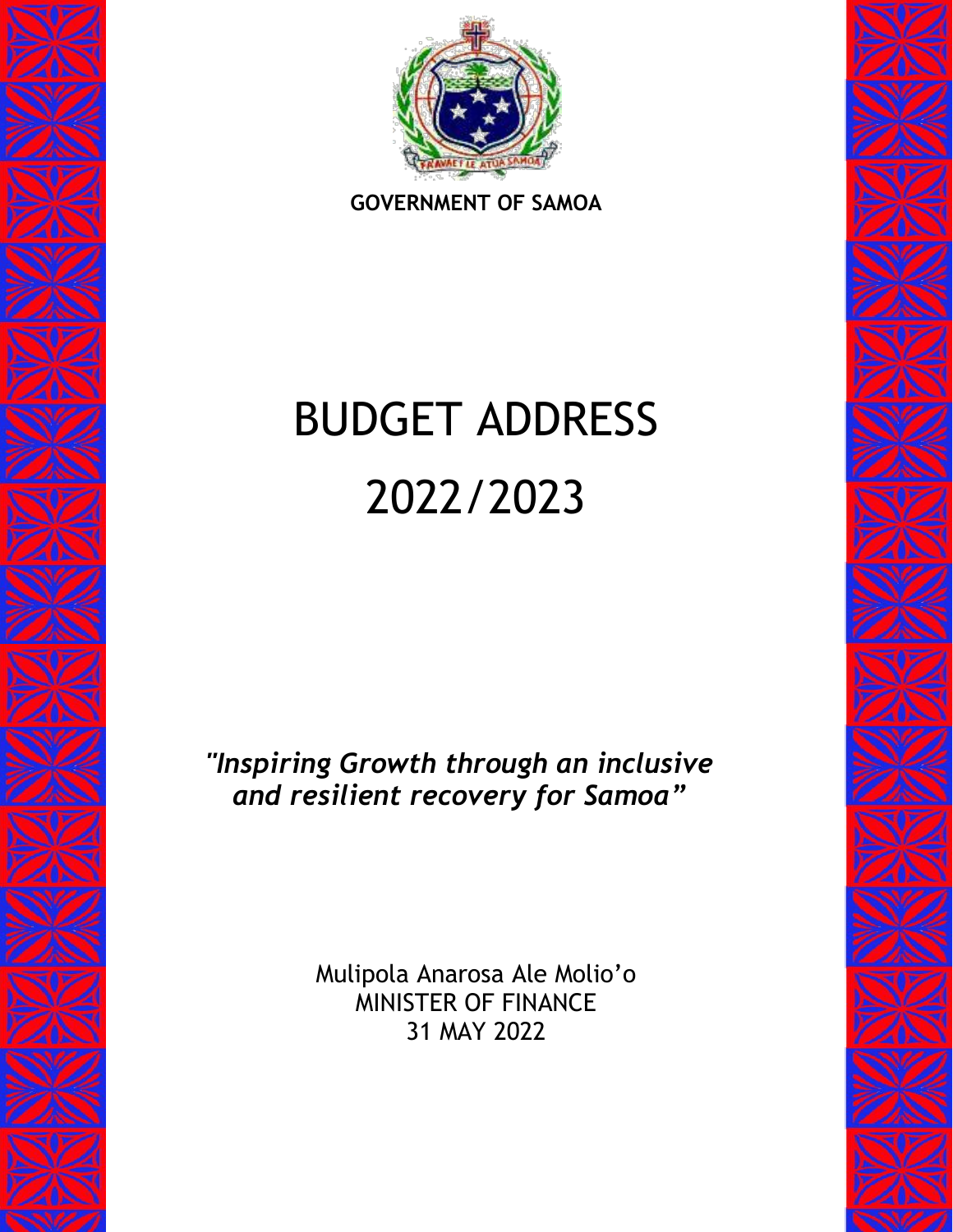# TABLE OF CONTENTS

| VIII. SECOND SUPPLEMENTARY ESTIMATES 2021/22 17 |
|-------------------------------------------------|
|                                                 |
|                                                 |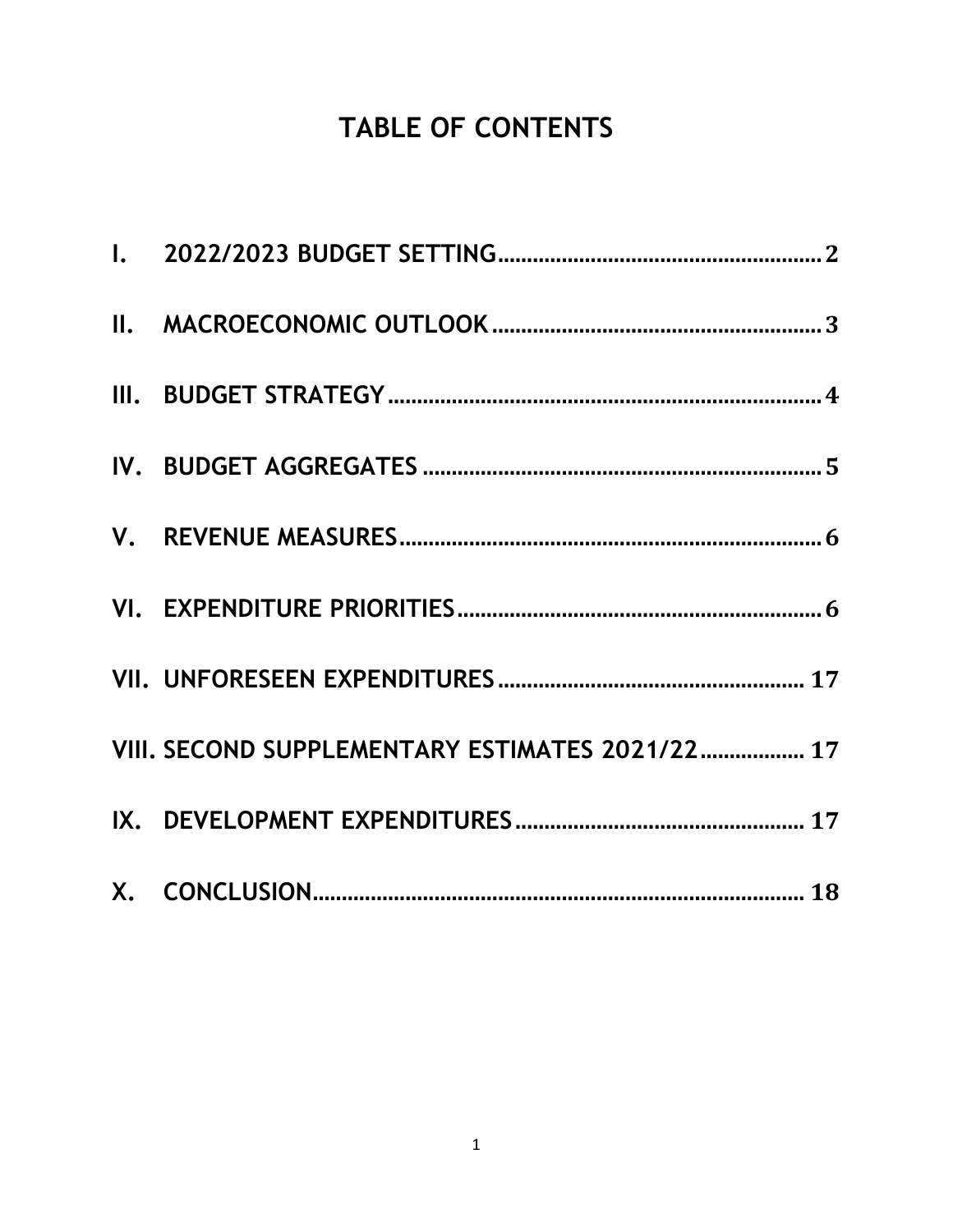## **2022/23 BUDGET ADDRESS**

#### **Mr Speaker and Honourable Members of Parliament,**

I am pleased to greet you all this beautiful morning in good health and prosperity!

Greetings to the Head of State and Masiofo, the Council of Deputy and his Good Lady, the Chief Justice and the Judiciary!

Greetings to the Honourable Prime Minister, Honourable Ministers of Cabinet, Leader of the Opposition and all Members of Parliament.

Warm greetings to the people of Samoa watching or tuning in to our Parliament session this morning, from Savaii, Upolu, Apolima & Manono as well as from abroad, not forgetting the people of Tutuila and Manua.

## <span id="page-2-0"></span>**I. 2022/2023 BUDGET SETTING**

#### **Mr Speaker,**

As required under Standing Order 131, it is my great privilege to present to the House the Statement on the Estimates for the financial year 2022/23, on behalf of the Government.

The 2022/23 budget, is formulated against the background of positive, but slow economic growth with the theme of;

## *"Inspiring Growth through an inclusive and resilient recovery for Samoa"*

## **Mr. Speaker,**

There is no doubt that all economies around the world are affected by not only the COVID-19 Pandemic and other health challenges, but also the current war between Ukraine and Russia, causing the further increase in global fuel and import prices. We have witnessed the impact globally including our Pacific region, and Samoa is no different. For the current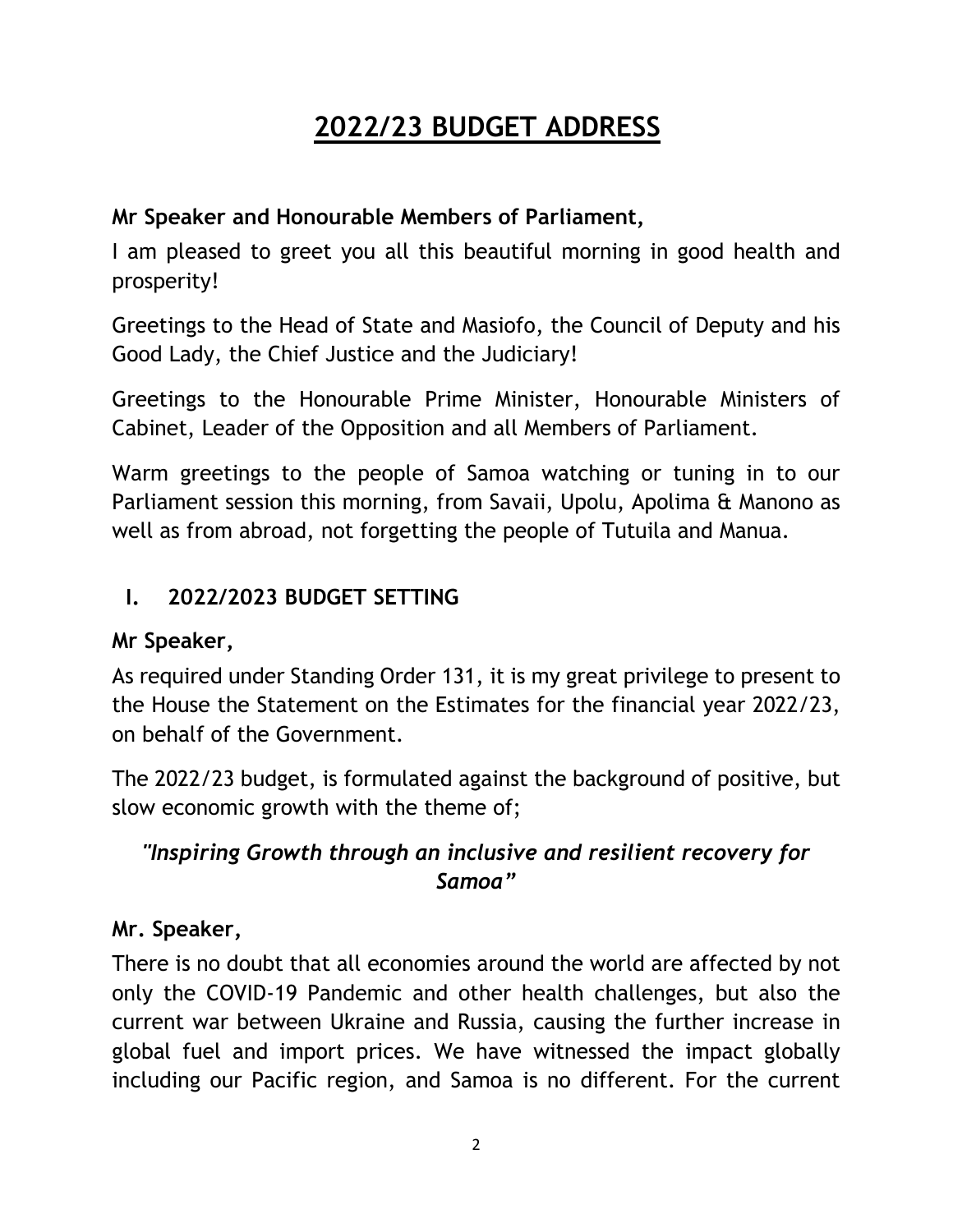financial year, we are expecting a contraction of 3% due to the major impacts that I have outlined above, and projecting a 0.6% growth in the new FY2022/23.

## <span id="page-3-0"></span>**II. MACROECONOMIC OUTLOOK**

## **Mr. Speaker,**

In order for Government to ensure growth and recovery in our economy, we continue to maintain our stance through expansionary fiscal policy, supported by an accommodative monetary policy. In light also of Government's intention to open up our Borders to the world in August 2022, we are anticipating a gradual positive growth of 0.6% in the new financial year 2022/23, with the underlying goal of effective implementation of our planned priorities in the Budget. This includes our District Development Program, our 60th independence anniversary celebrations, the 50th Golden Jubilee celebrations of the Samoa National Provident Fund, and further revival assistance for our Business Communities and Non Government Organizations (NGOs).

The Budget before you today, Mr Speaker, projects a budget deficit of - 3.5% of GDP, reflecting the expansionary fiscal policy that Government is pursuing, to ensure that recovery growth is achieved over the next financial year and into the medium term. The government will continue to collect projected revenues and ensure efficiency gains through prudent management of government expenditures as well as greater preparedness for emergencies and natural disasters.

Our Total Public Debt to GDP target continues to be closely monitored and is projected at 46.2% of GDP by the end of June 2022. This ratio is expected to decline as the level of nominal GDP continues to increase whilst the debt stock declines. There are no expected new non-concessional borrowings in the medium term, in accordance with the approved Medium Term Debt Strategy (MTDS) 2022-2026.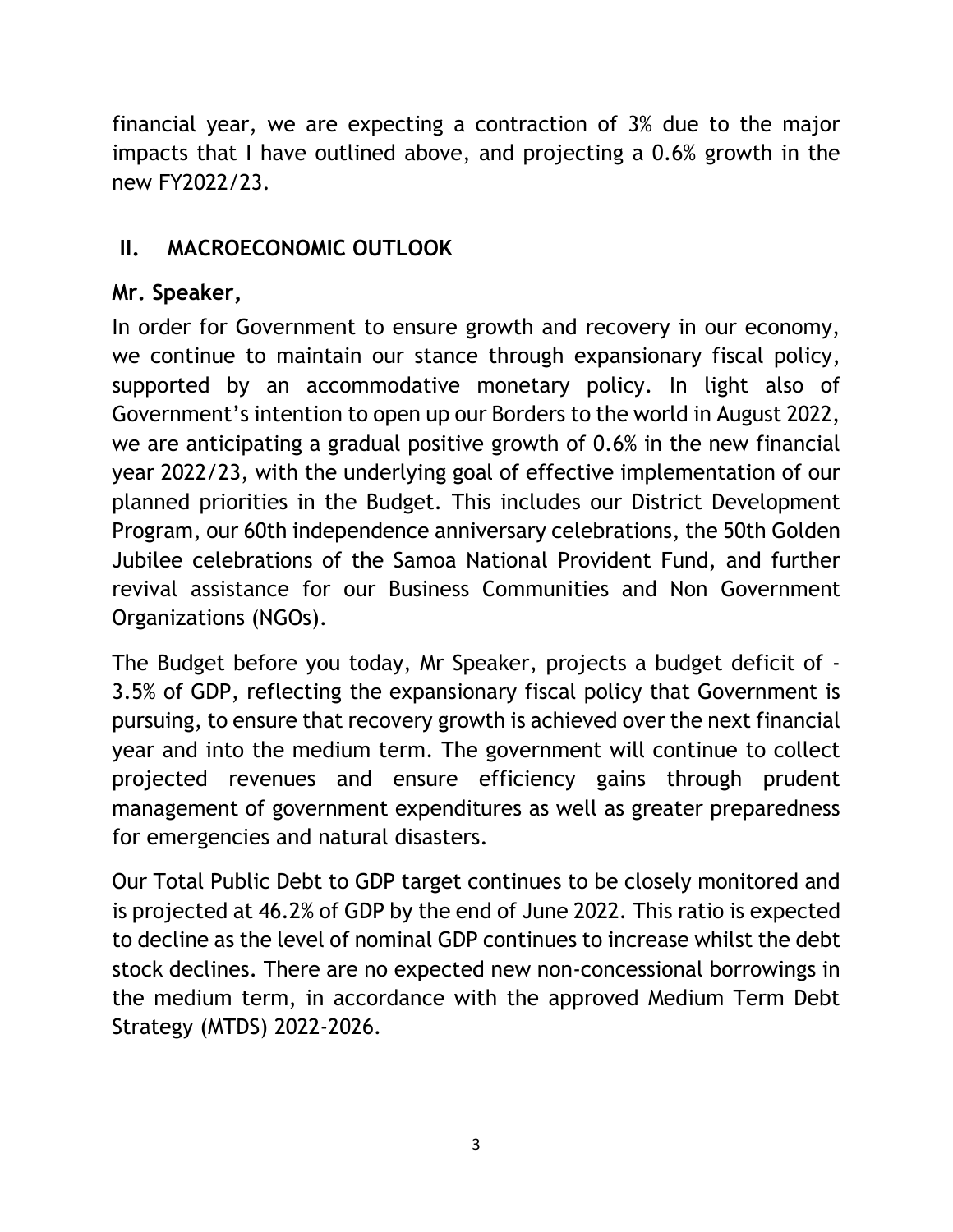#### <span id="page-4-0"></span>**III. BUDGET STRATEGY**

#### **Mr. Speaker,**

The Budget tabled before Parliament today has been aligned to the Pathway for the Development of Samoa (2021/22-2025/2026), which aims to achieve these key strategic outcomes including:

- i. Improved Social Development,
- ii. Diversified and Sustainable Economy,
- iii. Security and Trusted Governance,
- iv. Secured Environment and Climate Change
- v. Structured Public Works and Infrastructure.

The Budget is based on a conservative projection of ordinary receipts due to the impacts of imported inflation affecting all economies including Samoa. In addition, there are no new tax measures introduced, except targeted rise in sin taxes to support Samoa's Non Communicable Diseases (NCD) agenda, and a drop in import duties on selected ICT items, to support Samoa's digital transformational agenda.

To ensure Samoa's readiness for disasters including health emergencies, the 2022/23 budget, will include budgetary provisions for Emergency Response Operations under Ministries with frontline responsibilities, such as the Ministry of Health, Ministry of Police & Prisions, Ministry of Agriculture and Fisheries, Ministry of the Prime Minister & Cabinet, Ministry for Customs and Revenue, Ministry of Natural Resources & Environment, Ministry of Finance and the Fire & Emergency Services Authority. This is in addition to the unforeseen appropriation in the budget and Samoa's standby facilities with the World Bank and the Asian Development Bank. These are some of the financing instruments highlighted in the Disaster Risk Financing Policy 2022/2025.

The government will continue to;

i. Improve revenue collection by enforcing compliance and monitoring on Taxes; and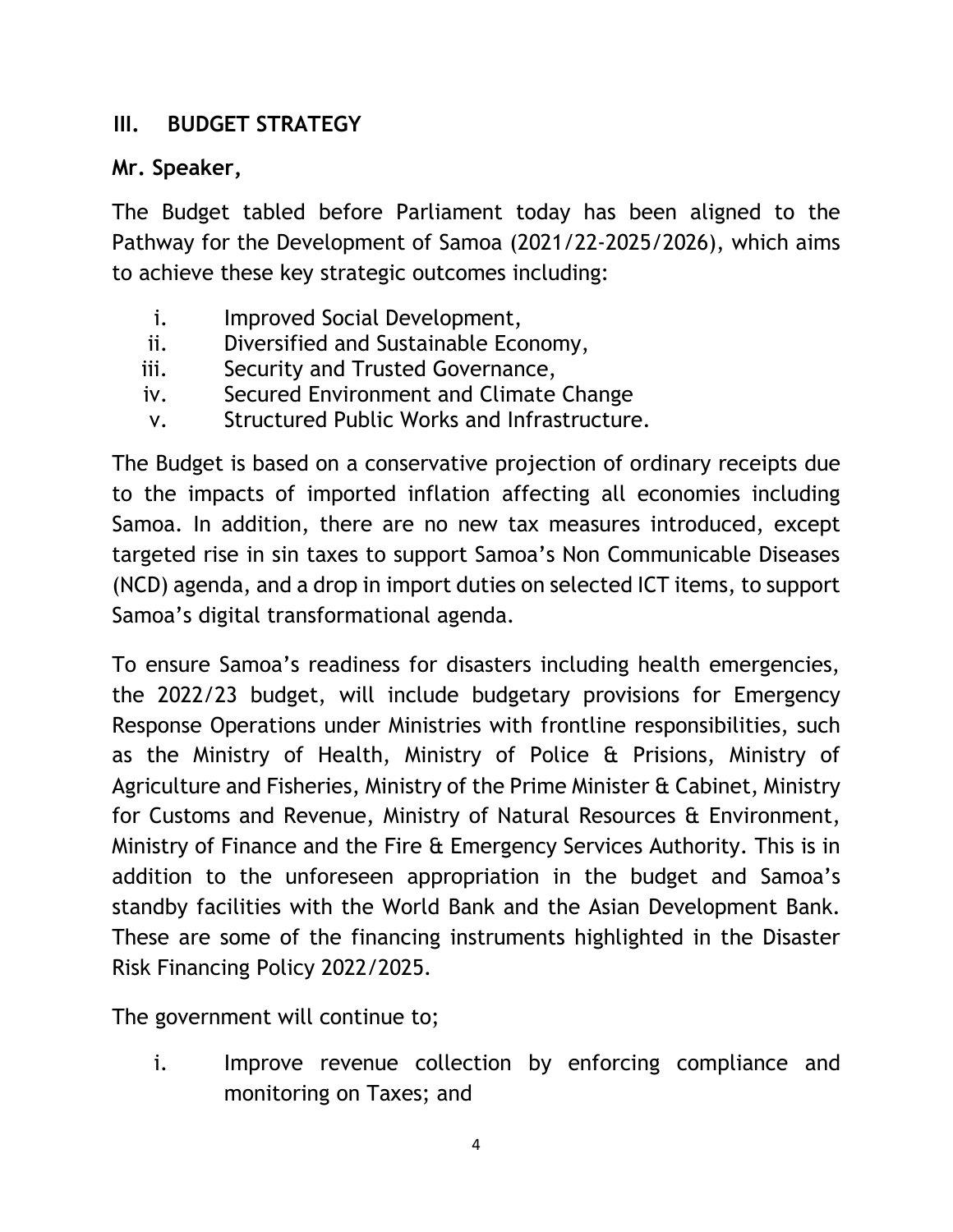ii. Ensure efficient and effective utilization of budgetary resources by Ministries and Public bodies, based on their respective Government strategies and policies

#### <span id="page-5-0"></span>**IV. BUDGET AGGREGATES**

#### **Mr. Speaker,**

I would now like to highlight the key components of the 2022/23 Budget.

| <b>RECEIPTS</b>                         |                    | \$<br>789,906,085     |
|-----------------------------------------|--------------------|-----------------------|
| <b>Ordinary Receipts</b>                | \$<br>643,728,051  |                       |
| <b>External Grants</b>                  | \$<br>146,178,034  |                       |
| <b>EXPENDITURES</b>                     |                    | \$<br>964,835,276     |
| <b>Statutory Expenditures</b>           | \$<br>131,886,101  |                       |
| <b>Expediture Programs</b>              | \$<br>726,982,573  |                       |
| <b>Unforeseen Expenditures</b>          | \$<br>21,809,477   |                       |
| <b>Development Expenditures</b>         | \$<br>84, 157, 125 |                       |
| <b>CASH (DEFICIT)/SURPLUS</b>           |                    | \$<br>(174, 929, 191) |
| <b>FINANCED BY</b>                      |                    | \$<br>85,761,003      |
| <b>Soft Term Financing</b>              | \$<br>1,303,441    |                       |
| <b>General Budget Support Financing</b> | \$<br>84,457,562   |                       |
| <b>MOVEMENT IN CASH BALANCES</b>        |                    | \$<br>(89, 168, 188)  |

The 2022/23 financial year's Main Estimates is expected to record an overall deficit of approximately \$174.9million tala. Under the Government Finance Statistics (GFS)1 format, this results in a deficit of \$77.2million tala or 3.5% of GDP.

 $\overline{\phantom{a}}$ <sup>1</sup> The GFS format is used for international comparison on fiscal performance. The GFS format eliminates tax expenditures, Ministry to Ministry transactions as well as revenues to Public Bodies so that the actual real cash flows of Government is illustrated;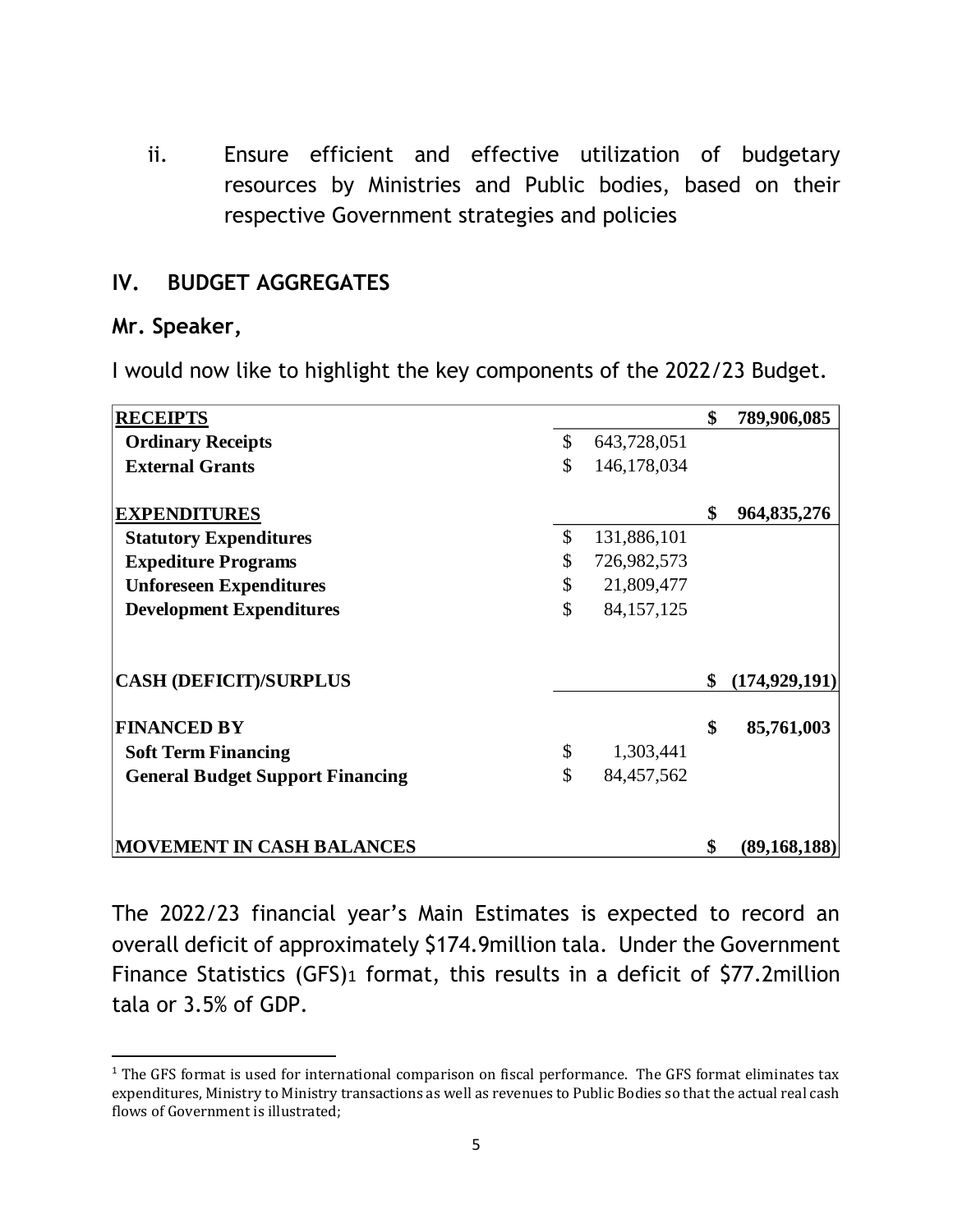#### <span id="page-6-0"></span>**V. REVENUE MEASURES**

## **Mr. Speaker,**

**Total Receipts and Grants** for the Government is expected to drop by 12% in the new financial year attributed largely to a reclassification of the Government of Samoa's grant financing, with General Budget Supports from key development partners to be reflected as financing of the budget deficit.

**Ordinary Receipts** of Government which include both Taxation and Non Tax Revenues are projected to increase by 1.3%.

**Taxation Revenues** of the Government are expected to increase by 5% attributed largely to the following:

- i. Increases in sin taxes in support of the Government's commitment to combatting Non Communicable Diseases (NCDs); and
- ii. Anticipated increase in economic activity, as Samoa's borders reopen to the rest of the world.

**Non Tax Revenues** are anticipated to decline by 36% affected largely by the transfer of the motor vehicle registration and licensing function back to the Land Transport Authority from the Ministry of Police and Prisons.

**Grants Receipts** from development partners in the budget summary decreased by 44% due to the reclassification of general budget supports of \$84.5million tala.

## <span id="page-6-1"></span>**VI. EXPENDITURE PRIORITIES**

## **Mr. Speaker and Honorable Members,**

The aggregated total expenditures for the financial year 2022/23 is estimated to be \$964,835,276.00 tala. This total includes development programmes sourced by Samoa's development partners.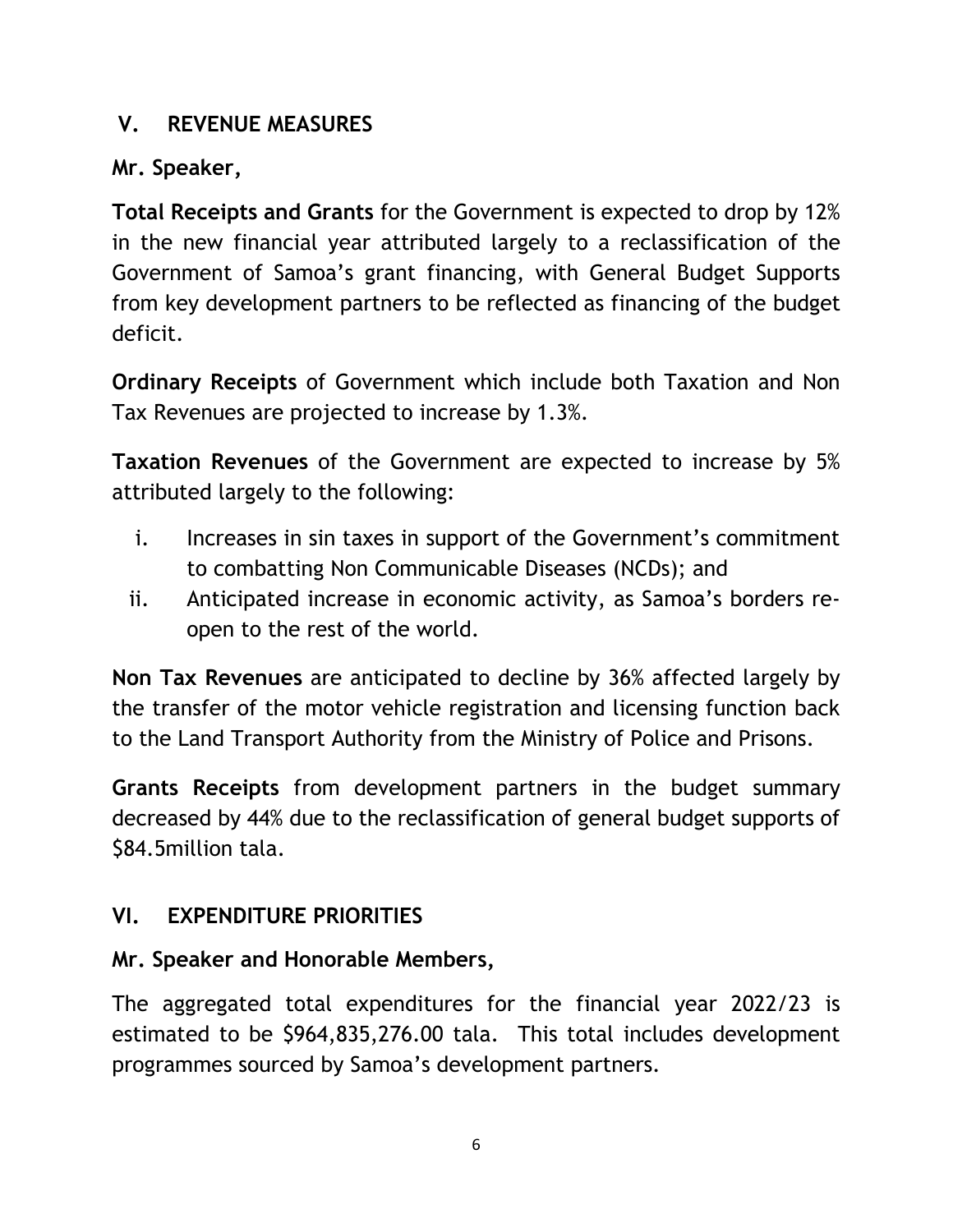Total Current Payments are anticipated to increase by 5% in the new financial year 2022/23 attributed to increases in all 3 categories.

Statutory Payments will increase by 21% as Debt Servicing normalizes following the expiry of the Debt Service Suspension Initiative.

Ministries' Expenditure Programs are also expected to increase by 21% in the new financial year, driven up by Ministry Outputs and Transactions on Behalf of the State reflecting the implementation of many of the Government's priorities and commitments as previously outlined.

On the other hand, development payments compared to the current financial year, have dropped primarily due to the completion of some grant financed development projects.

#### **Mr. Speaker,**

I will now outline the details of the estimates for each Ministry for the financial year 2022/2023:

## *1. Ministry of Agriculture and Fisheries - \$19,628,783*

- $\bullet$  \$12,475,116 for outputs delivered by the Ministry;
- \$2,597,281 for Transactions on behalf of the State;
- Outputs provided by Third Parties \$4,506,385 for the *Scientific Research Organisation of Samoa* \$50,000 for the *Animal Protection Society*

Key developments for the Ministry in the new financial year include:

- \$100,000 tala for emergency response operations under State of Emergency Declaration
- \$500,000 tala for the First Harvest initiative to promote productivity of agriculture and fisheries development;
- \$300,000 tala for the continuation works for the establishement of the Samoa Export Authority.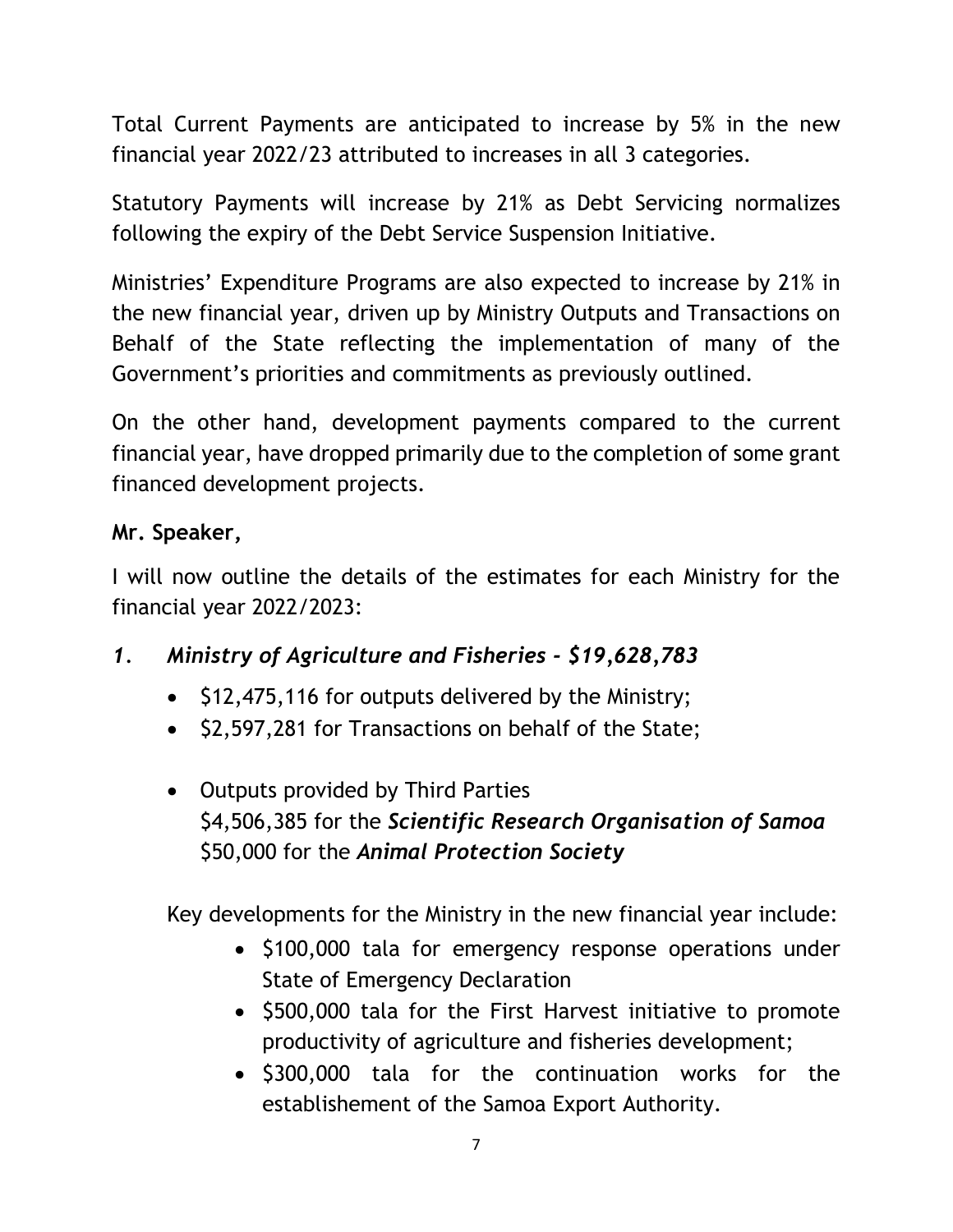In addition, implementation will continue for initiatives to increase productivity and access to market for agricultural and fisheries products, provide support to agribusinesses and enhancing farming methods for agriculture.

## *2. Ministry for Commerce, Industry and Labour - \$20,764,302*

- \$5,706,507 for outputs delivered by the Ministry;
- \$2,045,383 for Transactions on Behalf of State;
- Outputs provided by Third Parties

\$9,562,411 for the *Samoa Tourism Authority* **(**inclusive of \$2.5 million tala for the continuation of Tourism Recovery efforts, as implemented in the current financial year, of which approximately \$4million tala of the S5million tala appropriated, is disbursed to date. More than 160 hotels and beach fale operators, travel agencies and tour operators have benefited from this initiative);

## \$450,000 for the *Samoa Business Hub*;

\$3,000,000 as *Private Sector Support Financing* (MSMEs) This will be implemented by the Samoa Business Hub.

We will continue the partnership with our development partners to promote the resilient recovery initiatives for this important sector of the economy.

*3. Ministry of Communication and Information Technology - \$9,389,050*

- \$2,976,864 for outputs delivered by the Ministry;
- \$3,873,375 for Transactions on Behalf of State;
- Outputs provided by Third Parties \$2,538,811 for the *Office of the Regulator*;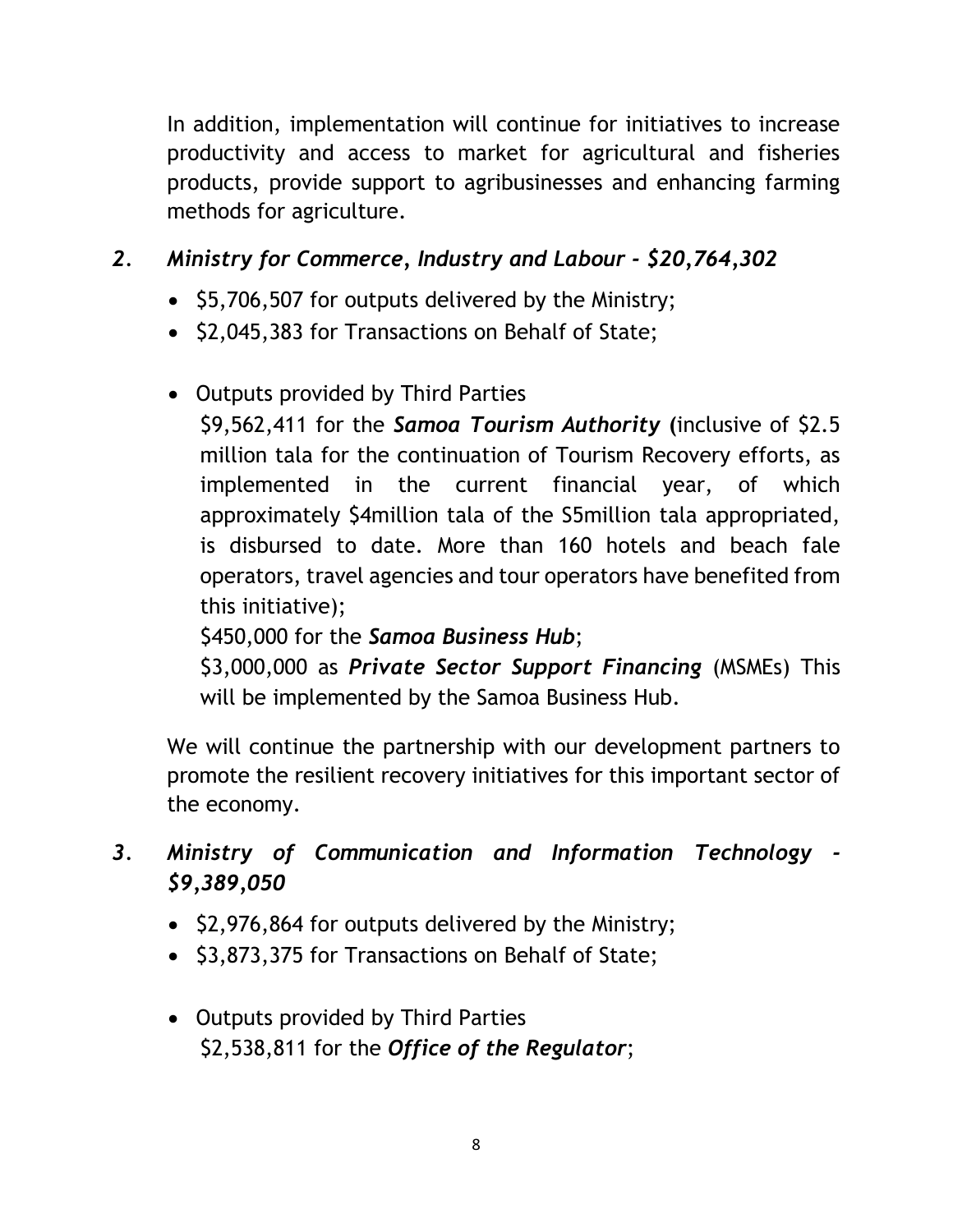#### *4. Ministry of Education, Sports and Culture - \$132,589,186*

- \$76,403,345 for outputs delivered by the Ministry;
- \$10,166,697 for Transactions on Behalf of State;
- Outputs provided by Third Parties \$17,726,320 for the *One Government Grant for Schools*; The Government's assistance for schools will remain at current levels, to support continued efforts to adapt to the new norms under the COVID-19, and ensure sectoral goals are achieved; \$19,720,627 for the *National University of Samoa*; \$6,426,232 for the *Samoa Qualifications Authority*; \$2,145,965 for the *Samoa Sports Facility Authority*;

Key developments for the Ministry in the new financial year include:

- \$2million tala for Sports Development, in partnership with the Gaming Control Authority (GCA)
- \$50,000 for the Samoa Arts Council, This appropriation reflects the Government's commitment to unlock and promote the potential of the creative arts and talents of our local people for income generation opportunities and national development in the future. The completion of the Arts and Culture Centre is crucial to ensure that our people remain culturally connected, enhance social cohesion and support creative arts agenda.

We will continue the partnership with our development partners on inclusive education, construction of new primary school buildings, increase of TVET scholarships and the construction of the new Faculty of Health science facility for the National University of Samoa (NUS), as well as the expanded information technology support for both primary and secondary schools.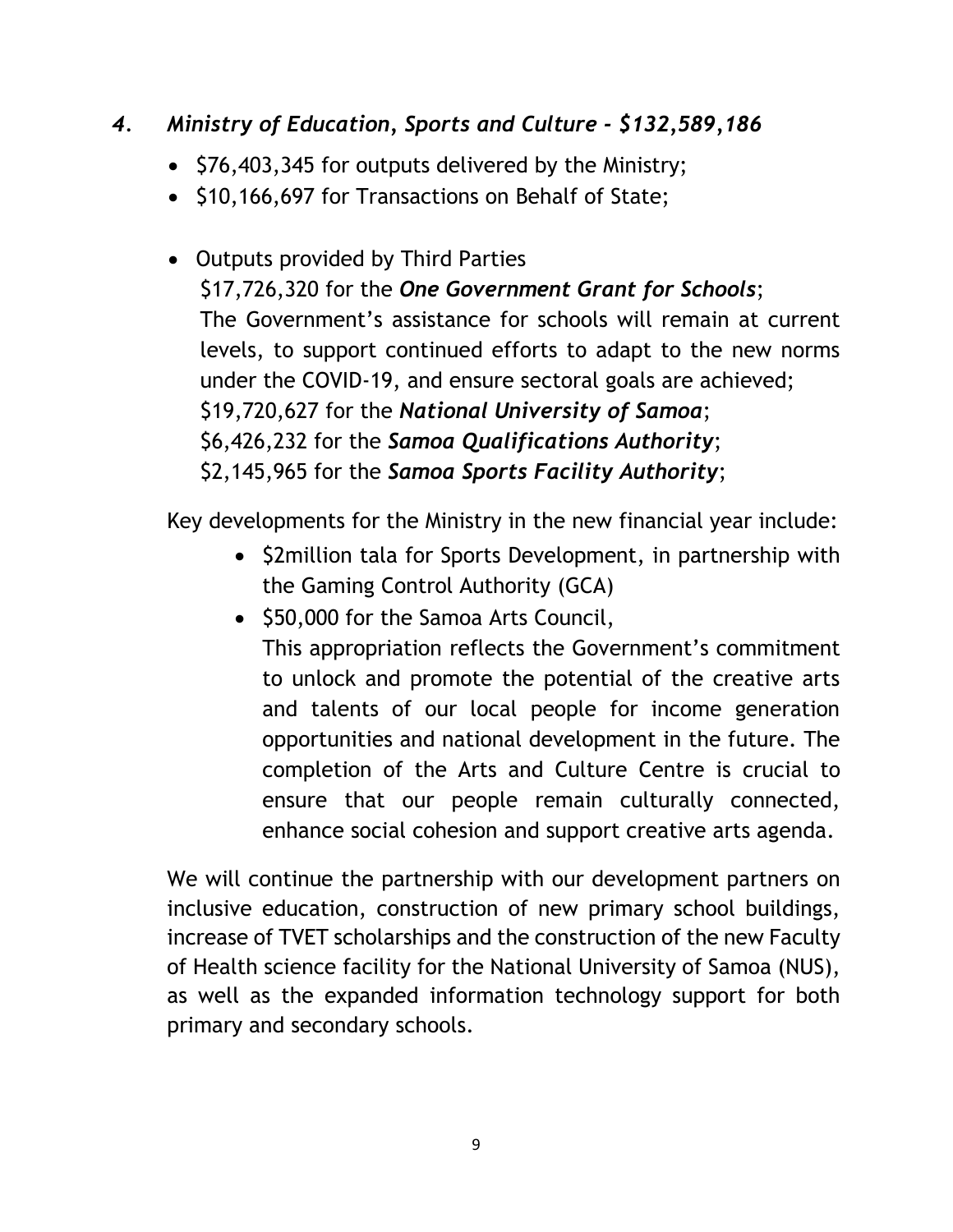## *5. Ministry of Finance - \$104,950,475*

- \$15,492,223 for outputs delivered by the Ministry;
- \$89,458,252 for Transactions on Behalf of State;

Key developments for the Ministry in the new financial year include:

- \$1 million tala for emergency response operations under State of Emergency Declaration
- \$5million tala for recovery assistances to all businesses, through the provision of a highly concessional lending facility with the Development Bank of Samoa;
- \$2million tala to continue the Disability Benefits Scheme;
- \$500,000 tala to continue the Shelter Financing and Hygiene initiative;
- \$15.3million tala for counterpart costs as Government's contribution to development projects that are funded by our development partners;
- \$33.4 million tala for Senior Citizen's Pension scheme.

## *6. Ministry of Foreign Affairs and Trade - \$25,808,267*

- \$22,829,013 for outputs delivered by the Ministry including provisions for all overseas missions;
- \$2,979,254 for Transactions on Behalf of State;

The financial year 2022/23 includes appropriations for Samoa's new embassy in Geneva, Switzerland where the World Trade Organisation is based, taking the country's trade policies closer to the rest of the world. The new Samoa High Commission chancery in Wellington, New Zealand will also be opened in the new financial year.

## *7. Ministry of Health - \$140,443,598*

- \$108,414,360 for outputs delivered by the Ministry;
- \$16,899,304 for Transactions on Behalf of State;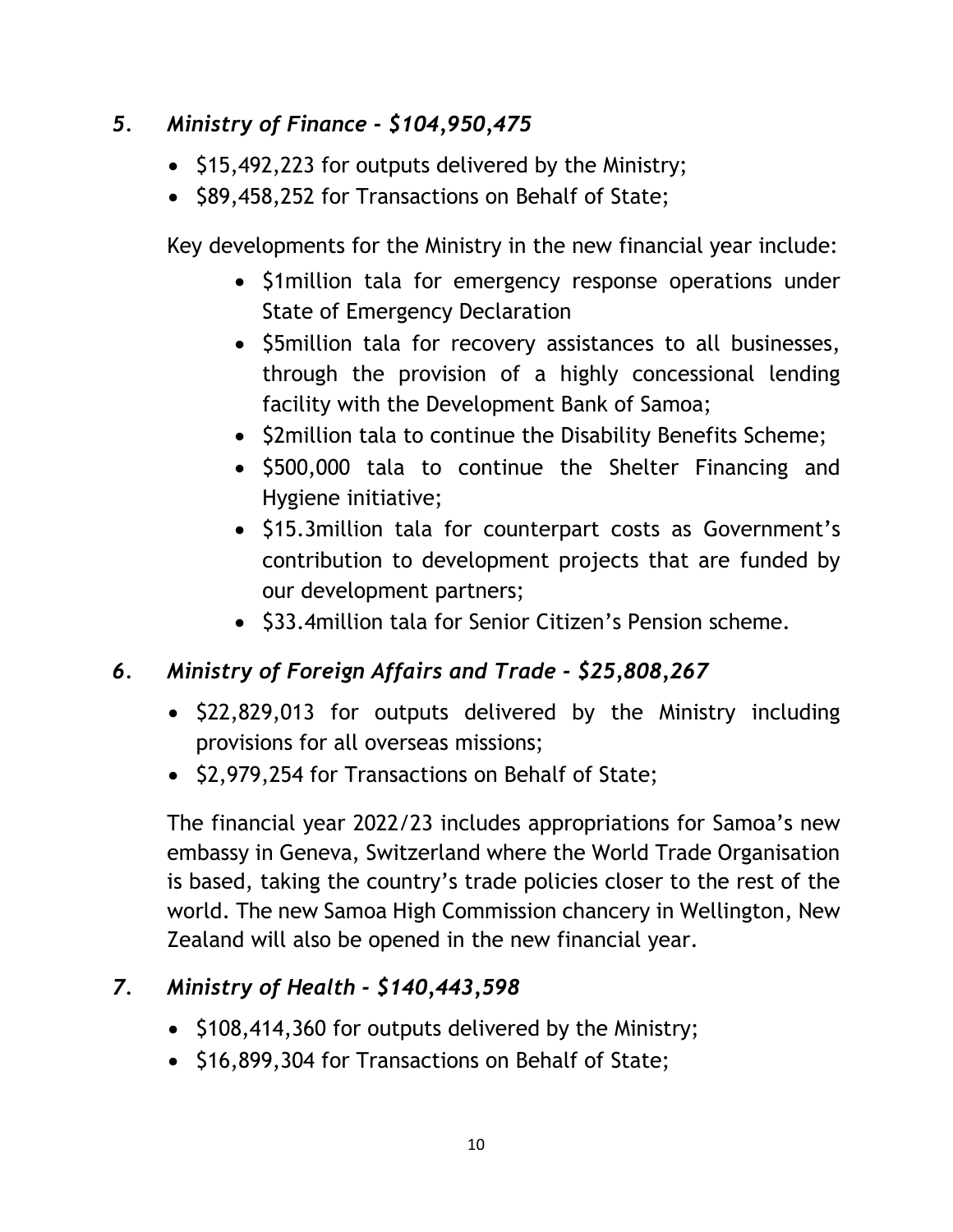Outputs provided by Third Parties \$9,329,934 for the *National Kidney Foundation*; \$5,000,000 for the country's Overseas Medical Treatment; \$250,000 for the Non Communicable Diseases Clinic; \$550,000 in total for grants to active NGOs within the sector including the Samoa Red Cross, Samoa Cancer Society, GOSHEN Trust, METI, Agape Clinic and the Samoa Family Health Association; whom are partners in delivering health services.

Key developments for the Ministry in the new financial year include:

- \$500,000 tala for emergency response operations under State of Emergency Declaration;
- \$1 million tala for refurbishments of rural district hospitals;
- S1 million tala to continue the construction of residences for medical personnel;
- \$3.9 million tala for continuing the programs and initiatives to combat NCDs;
- \$1.5million tala to continue the Returning Graduates Program for health care professionals.

We will continue the partnership with our development partners to implement the programs to combat NCDS, the COVID-19 response efforts, the roll out of vaccinations for children's prevention against pneumonia, typhoid and cancer, as well as capacity building for the Health Sector.

## *8. Ministry of Justice and Courts Administration - \$14,259,855*

- \$12,788,399 for outputs delivered by the Ministry;
- \$1,471,456 for Transactions on Behalf of State;

Key developments for the Ministry in the new financial year include:

- $\bullet$  \$450,000 tala for Legal Aid;
- \$325,543 tala for Surveying of Boundaries of Customary Lands.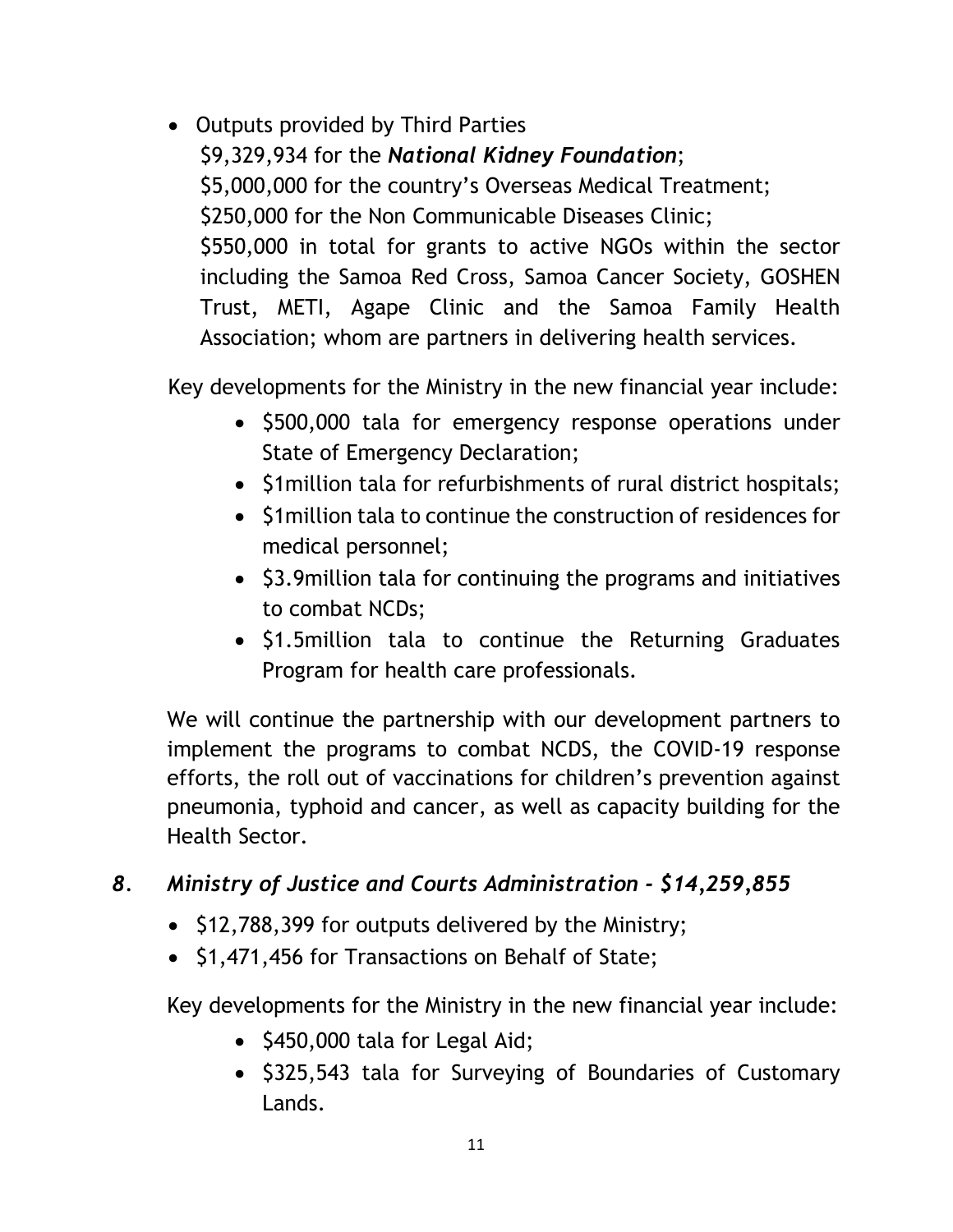## *9. Ministry of Natural Resources and Environment - \$26,621,187*

- \$13,988,054 for outputs delivered by the Ministry;
- \$12,633,133 for Transactions on Behalf of State.

Key developments for the Ministry in the new financial year include:

- \$200,000 tala for emergency response operations under State of Emergency Declaration;
- \$4.2 million tala for Waste Management Services;
- \$2million tala for Land Compensation.

We will continue the partnership with our development partners on climate resilience and adaptation efforts, strengthening of the country's multi hazard early warning system, climate proofing of public buildings initiatives and strengthening capacities.

## *10. Ministry of Police and Prisons - \$51,640,543*

- \$34,974,877 for outputs delivered by the Ministry;
- \$3,867,317 for Transactions on Behalf of State;

## • Outputs provided by Third Parties \$12,798,349 for the *Fire and Emergency Services Authority*.

Key developments for the Ministry in the new financial year include:

- \$500,000 tala for emergency response operations under State of Emergency Declaration;
- \$900,000 tala for Police uniforms;
- \$70,000 tala for International Criminal Police Organisation (Interpol) membership.

We will continue the partnership with our development partners for the establishment of the Police Academy and the construction of the fingerprint laboratory, as well as ensuring improved security, safety and social harmony.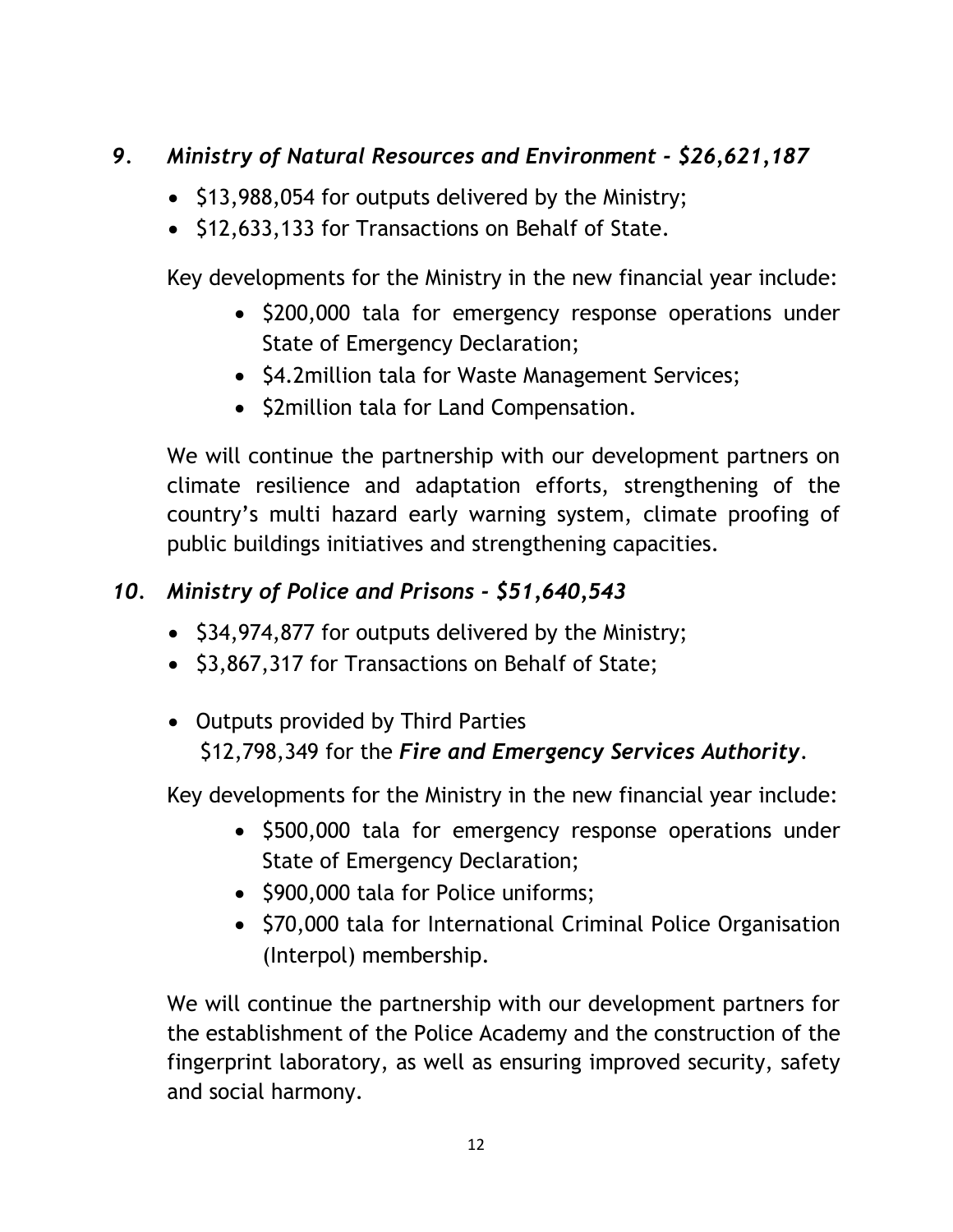#### *11. Ministry of the Prime Minister & Cabinet - \$10,086,514*

- \$6,713,221 for outputs delivered by the Ministry;
- \$3,373,293 for Transactions on Behalf of State.

Key developments for the Ministry in the new financial year include:

- \$100,000 tala for emergency response operations under State of Emergency Declaration;
- \$500,000 tala for Purchase of New Passports;
- \$1 million tala for the year-long celebrations to mark the 60th Independence anniversary for Samoa.

#### *12. Ministry for Customs and Revenue - \$12,962,866*

- \$10,183,725 for outputs delivered by the Ministry;
- \$2,779,141 for Transactions on Behalf of State;

Key developments for the Ministry in the new financial year include:

- \$100,000 tala for emergency response operations under State of Emergency Declaration;
- \$681,155 tala for the Data Tech International contract.

## *13. Ministry of Women, Community and Social Development - \$63,679,430*

- \$11,138,908 for outputs delivered by the Ministry;
- \$52,540,522 for Transactions on Behalf of State;

Key developments for the Ministry in the new financial year include:

• \$51 million tala for the implementation of the Districts Development Program for 51 districts. The overall Aim of this Program is to inspire social harmony and inclusive growth for Samoa, through district developments utilizing our community capacities, natural resources and environment. The Government focus is aligned to the Key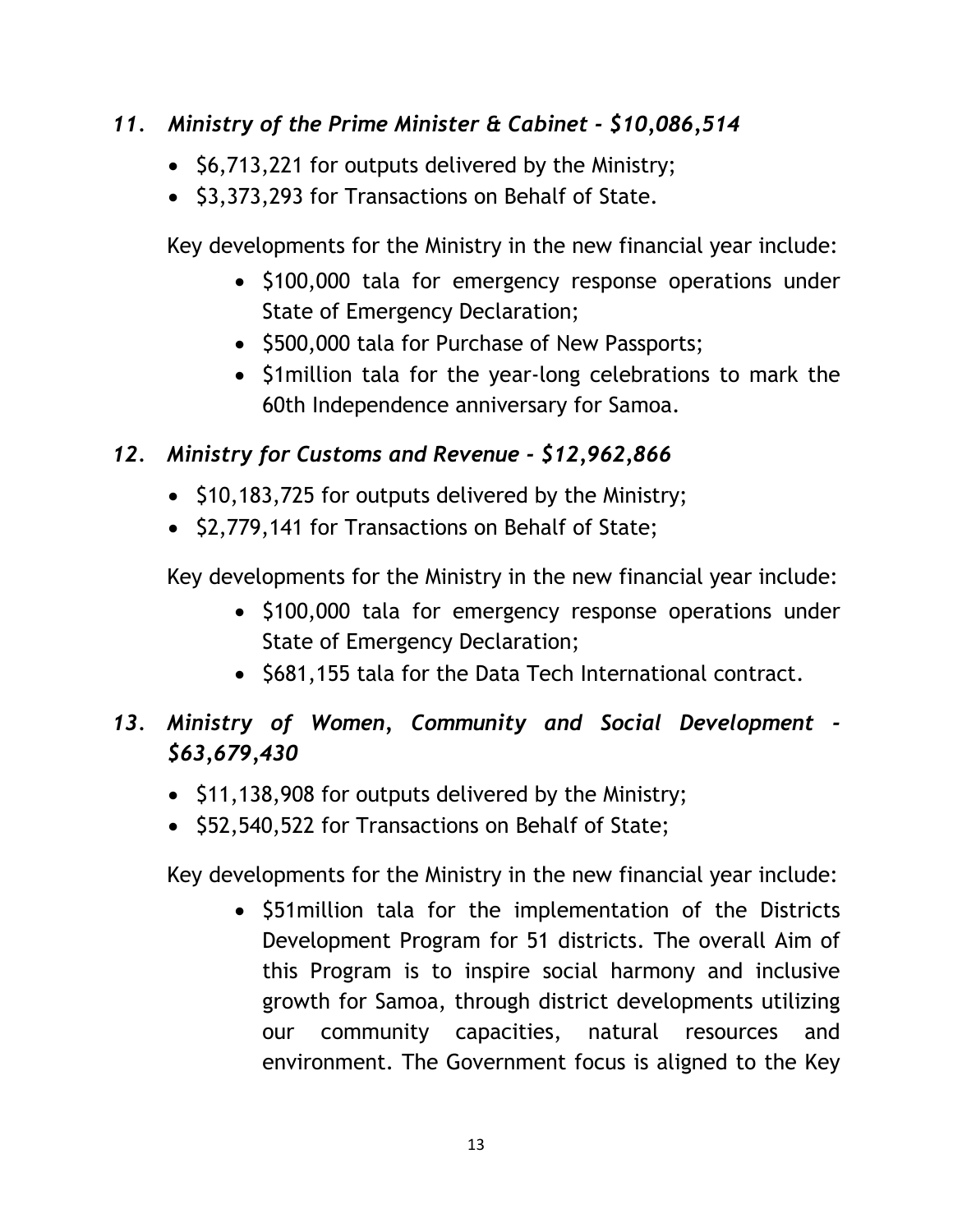Strategic Area 1 of the Pathway for the Development of Samoa:

- 1. Alleviating hardship,
- 2. Improved Public Health,
- 3. Quality Education,
- 4. People Empowerment, and
- 5. Skilled Workforce

The Ministry of Women, Community and Social Development in close collaboration with all other government agencies, will work to ensure the sufficient support is provided to effectively carry out the proposed initiatives from districts.

The Government aspires that this is a golden opportunity to enhance appropriate developments within all districts;

- \$300,000 tala for ongoing support to Komiti Tumama
- \$500,000 tala for NGO programs on Women, Youth and Children

We will continue the partnership with our development partners for capacity development for the Ministry in its supporting role for the implementation of the District Development Program and other community initiatives

## *14. Ministry of Works, Transport and Infrastructure - \$47,541,804*

- $\bullet$  \$5,504,416 for outputs delivered by the Ministry;
- \$1,195,684 for Transactions on Behalf of State;
- Outputs provided by Third Parties \$35,541,704 for the *Land Transport Authority*; \$3,300,000 for the *Samoa Water Authority* budget support; \$1,000,000 *Samoa Water Authority* Community Service Obligations (CSO) \$1,000,000 *Electric Power Corporation* CSO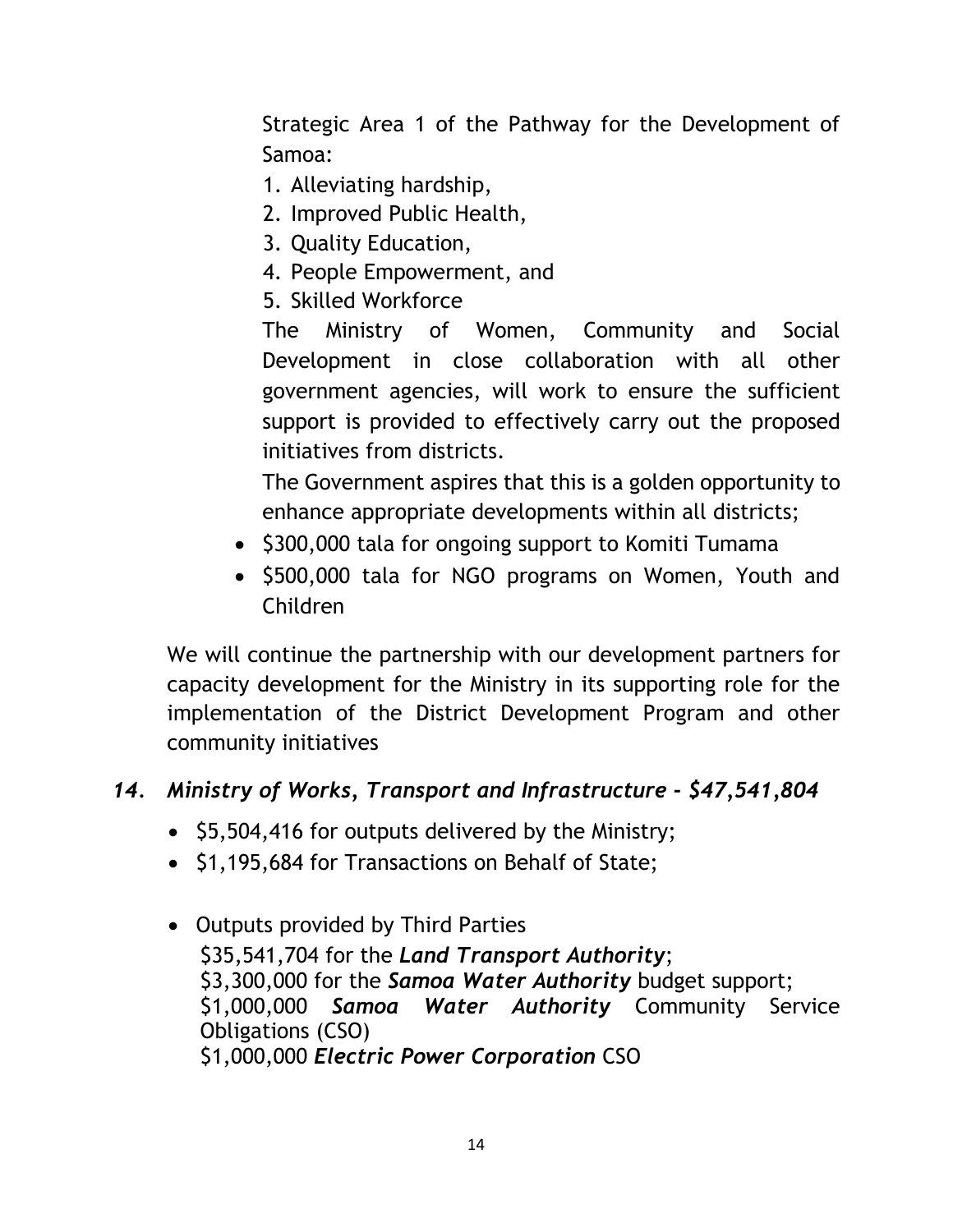Key developments for the Ministry in the new financial year include:

• \$500,000 tala for Seawalls - Coastal Resilience

We will continue the partnerships with our development partners for the rehabilitation works on the west coast road from Mālua to Faleolo International Airport, stabilizing the slopes and the rehabilitation of roads along the east coast, climate proofing of the Faleolo airport assets, as well as the Apia port development and the upgrade of the Central Cross Island Road from Tanugāmanono to Siumu.

## *15. Office of the Attorney General - \$5,469,502*

- \$4,750,000 for outputs delivered by the Ministry;
- \$719,502 for Transactions on Behalf of State;

## *16. Office of the Controller & Auditor General - \$4,006,672*

- \$3,406,343 for outputs delivered by the Ministry;
- \$600,329 for Transactions on Behalf of State;

## *17. Office of the Electoral Commissioner - \$2,929,812*

- \$2,589,143 for outputs delivered by the Ministry;
- \$340,671 for Transactions on Behalf of State;

## *18. Office of the Clerk of the Legislative Assembly - \$7,355,133*

- \$6,060,833 for outputs delivered by the Ministry;
- \$1,294,300 for Transactions on Behalf of State;

Key developments for the Office in the new financial year include:

- \$250,000 tala for the ongoing review of the Constitution of the Independent State of Samoa which began in the current financial year;
- \$200,000 tala for Political Parties;
- \$150,000 tala for the Parliamentary Institutional Strengthening Program;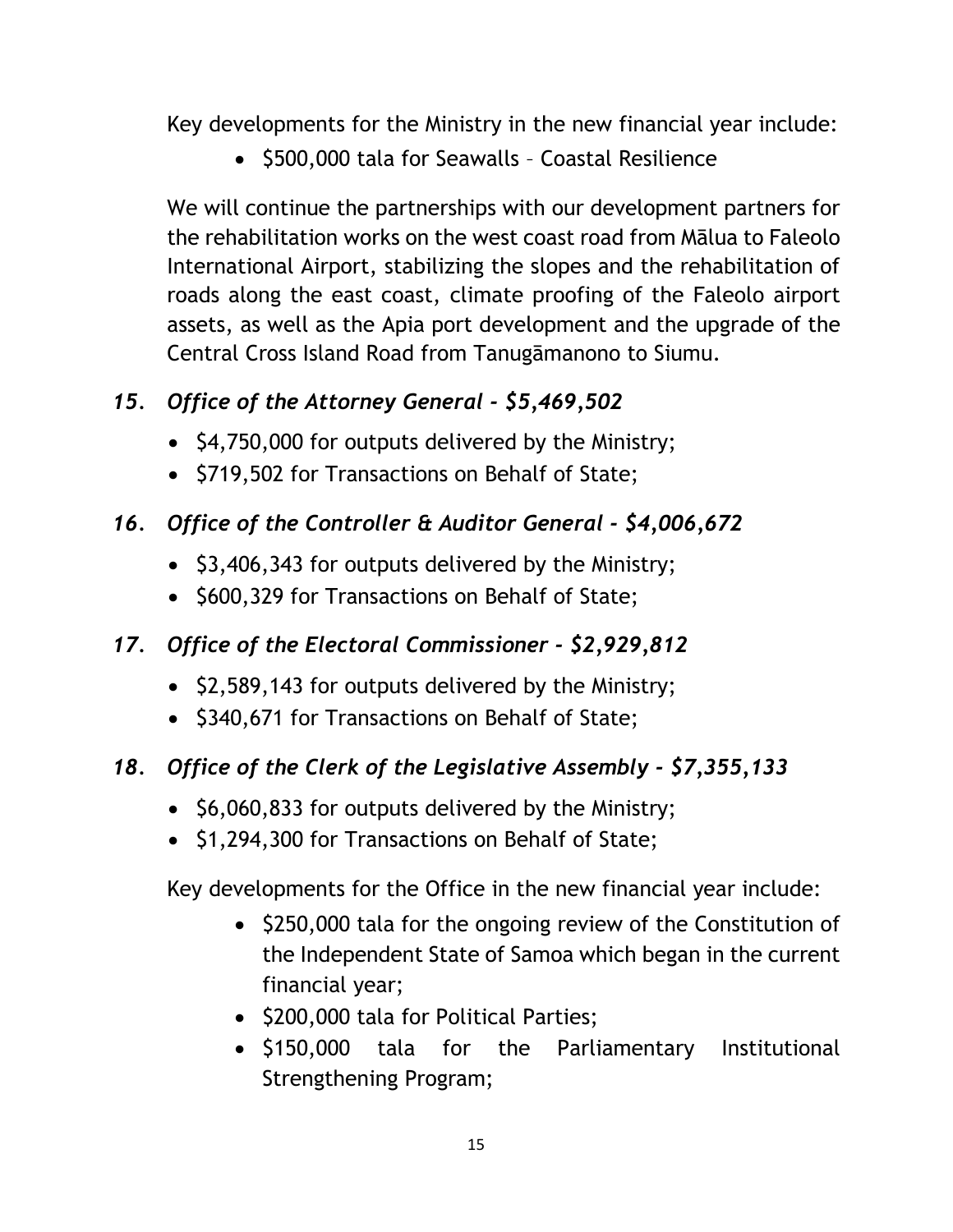• \$50,000 tala for the Parliamentary Education and Engagement Program

We will continue the partnership with our development partners for the construction of the new building for the Office of the Clerk of the Legislative Assembly.

## *19. Office of the Ombudsman - \$1,653,695*

- $\bullet$  \$1,426,354 for outputs delivered by the Ministry;
- \$227,341 for Transactions on Behalf of State;

## *20. Public Service Commission - \$8,788,431*

- \$4,728,299 for outputs delivered by the Ministry;
- \$4,060,132 for Transactions on Behalf of State;

Key developments for the Commission in the new financial year include:

• \$3.2 million tala for the Governments scholarship scheme at the National University of Samoa.

## *21. Samoa Bureau of Statistics - \$5,887,995*

- \$4,407,376 for outputs delivered by the Ministry;
- \$1,480,619 for Transactions on Behalf of State;

Key developments for the Bureau in the new financial year include:

- \$500,000 tala for the Household Income and Expenditure Survey (HIES)
- \$143,483 tala for the Labour Force Survey to provide vital statistics on the country's labour force including effects of COVID-19.

## *22. Law Reform Commission - \$1,410,985*

- $\bullet$  \$1,158,819 for outputs delivered by the Ministry;
- \$252,166 for Transactions on Behalf of State;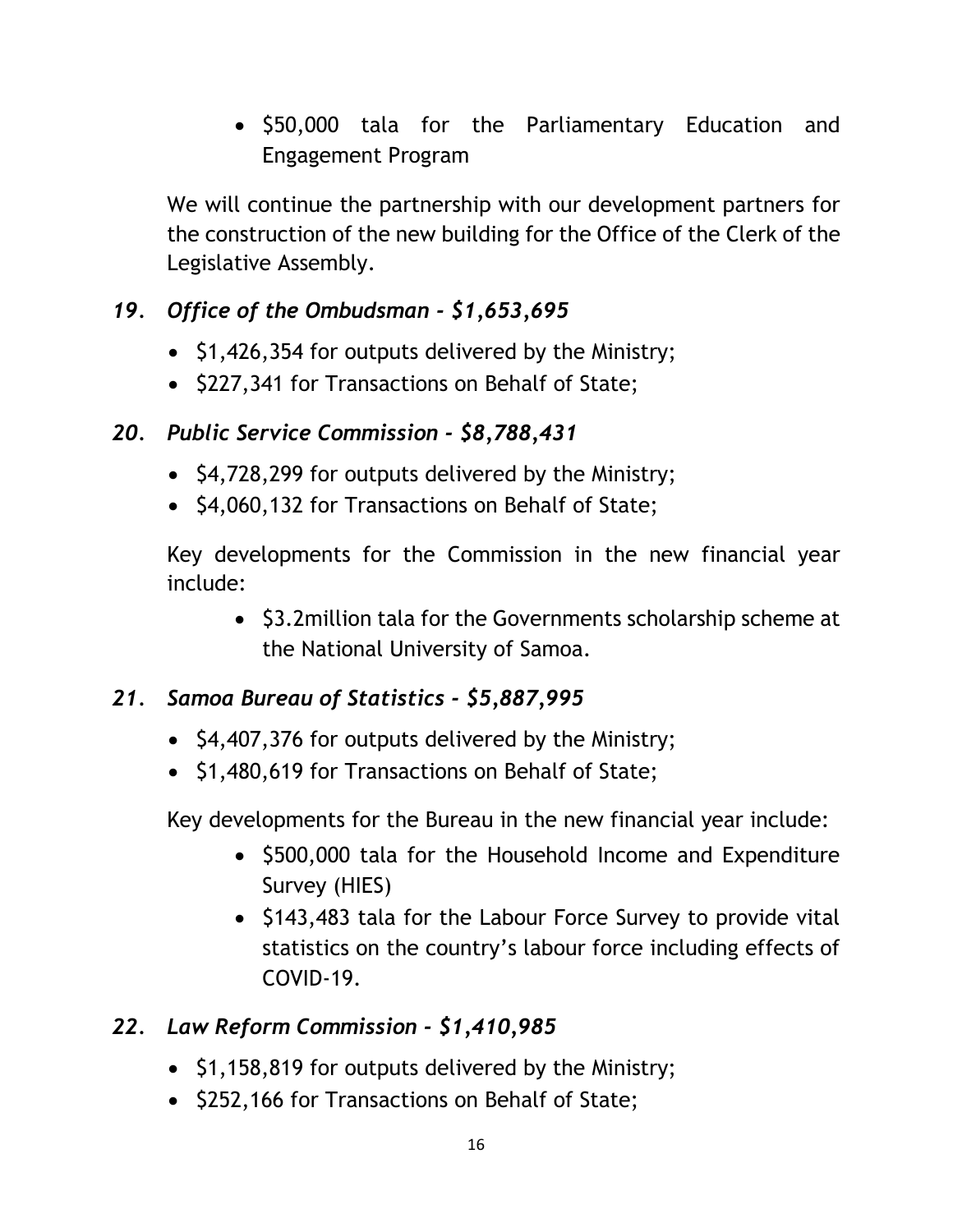#### *23. Ministry of Public Enterprises - \$9,114,490*

- \$2,485,397 for outputs delivered by the Ministry;
- \$6,629,093 for Transactions on Behalf of State;

## <span id="page-17-0"></span>**VII. UNFORESEEN EXPENDITURES**

The Appropriation for Unforeseen Expenditures based on the total expenditure program of Government for 2022/2023 is \$21.81million tala.

## <span id="page-17-1"></span>**VIII. SECOND SUPPLEMENTARY ESTIMATES 2021/22**

## **Mr Speaker,**

The Government is also tabling a Second Supplementary Budget for the current financial year 2021/22. The supplementary budget is required to settle additional NEOC costs incurred by the Ministry of Health and the Ministry of Police and Prisons, as well as assistance for the Development Bank of Samoa. These will be financed by additional funding from our development partners (including Australia and New Zealand as well as part of Samoa's Contingent Disaster Facility with ADB) and reallocations of unused existing resources.

## <span id="page-17-2"></span>**IX. DEVELOPMENT EXPENDITURES**

## **Mr Speaker,**

The Government remains grateful for the continuous partnership and assistance by all its development partners, whose support have been crucial to the country's preparedness and response efforts since the beginning of the COVID-19 and other national emergencies, in addition to ongoing support to key sectors of the economy.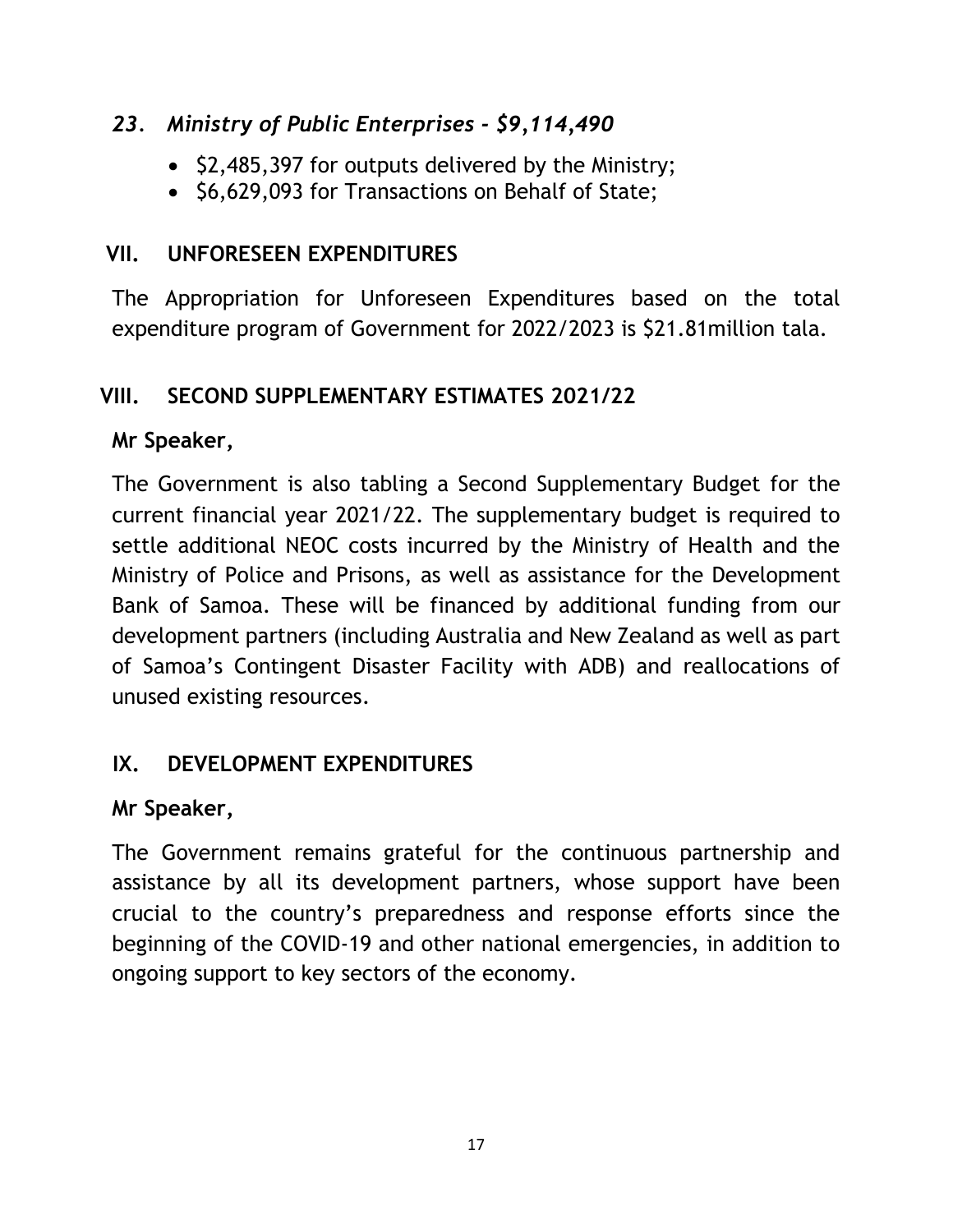A total of \$82.9million tala is expected to support 52 investment projects and programs, that are implemented by the Government agencies. A total of \$24.2million tala in sector budget support is earmarked for four sectors including Education, Health, Water, and Agriculture and Fisheries. Samoa's standby facilities with the World Bank (CAT-DDO) and the ADB (CDF) were triggered in March 2022 following the recording of our first COVID-19 community case.

We have fostered long-term partnerships with our development partners who have supported us during our 60 years' journey. We thank them sincerely for the development assistances. We look forward to continuing our partnerships for realizing the Pathway for the Development of Samoa!

## <span id="page-18-0"></span>**X. CONCLUSION**

## **Mr. Speaker,**

This 2022/23 Budget will be the Government's first full year budget.

We have come a long way in terms of national development and political stability.

We are grateful for the continuous support and contributions of our communities, private sector and non-government organizations over the years.

As a nation founded on God, we must work together as an 'extended family' for a more robust economy.

## *"Inspiring Growth through an inclusive and resilient recovery for Samoa"*

Tomorrow, we commemorate 60 years since Samoa became an independent country! We must navigate together into the next 60 years in unity and in His trust!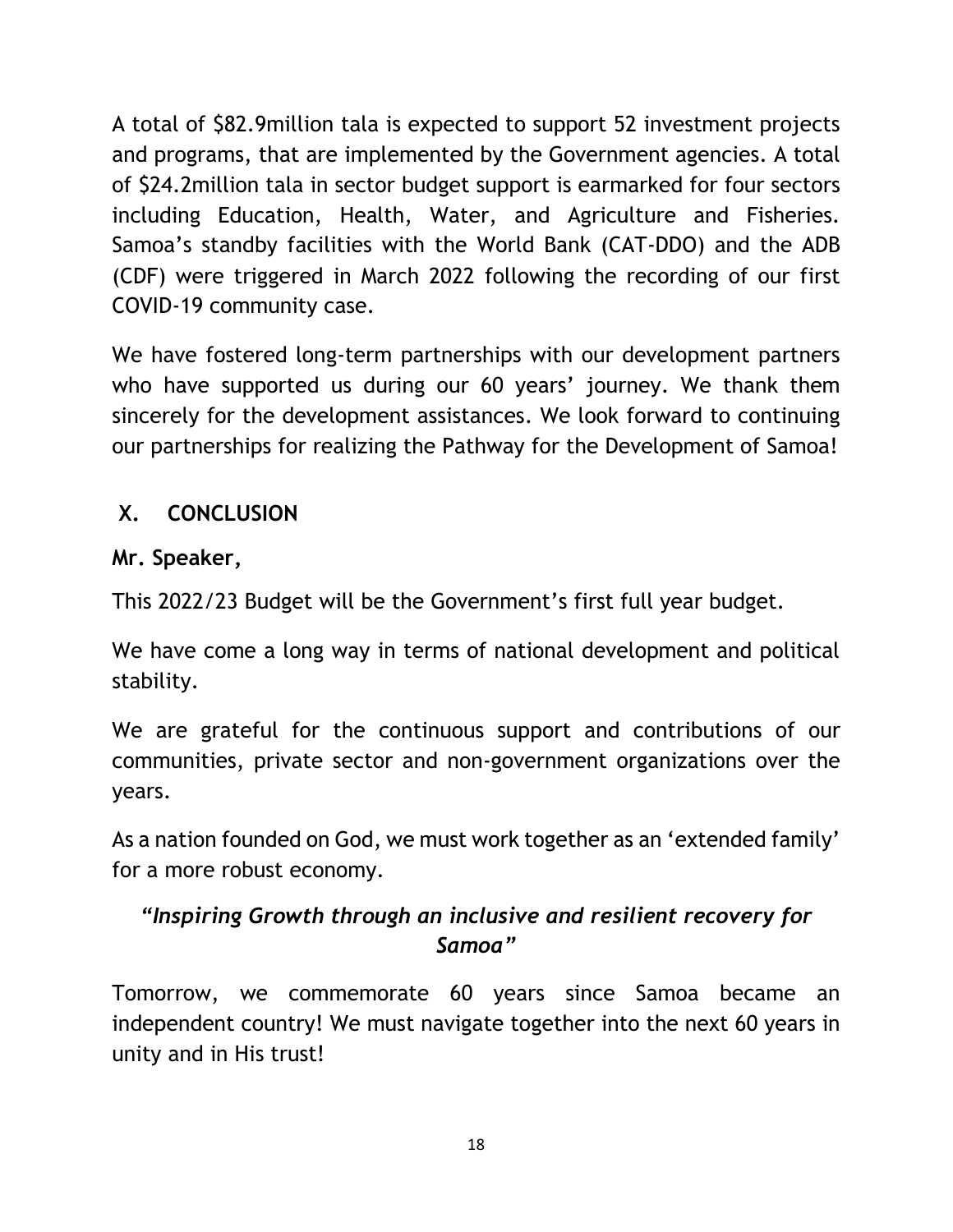**Mr Speaker,** 

With great pleasure, I as Minister of Finance, hereby commend the 2022/23 Budget to the House on the eve of this historical event!

We pray for Gods blessings upon Samoa in celebrating its 60th Independence anniverssary.

**Soifua ma ia Manuia.**